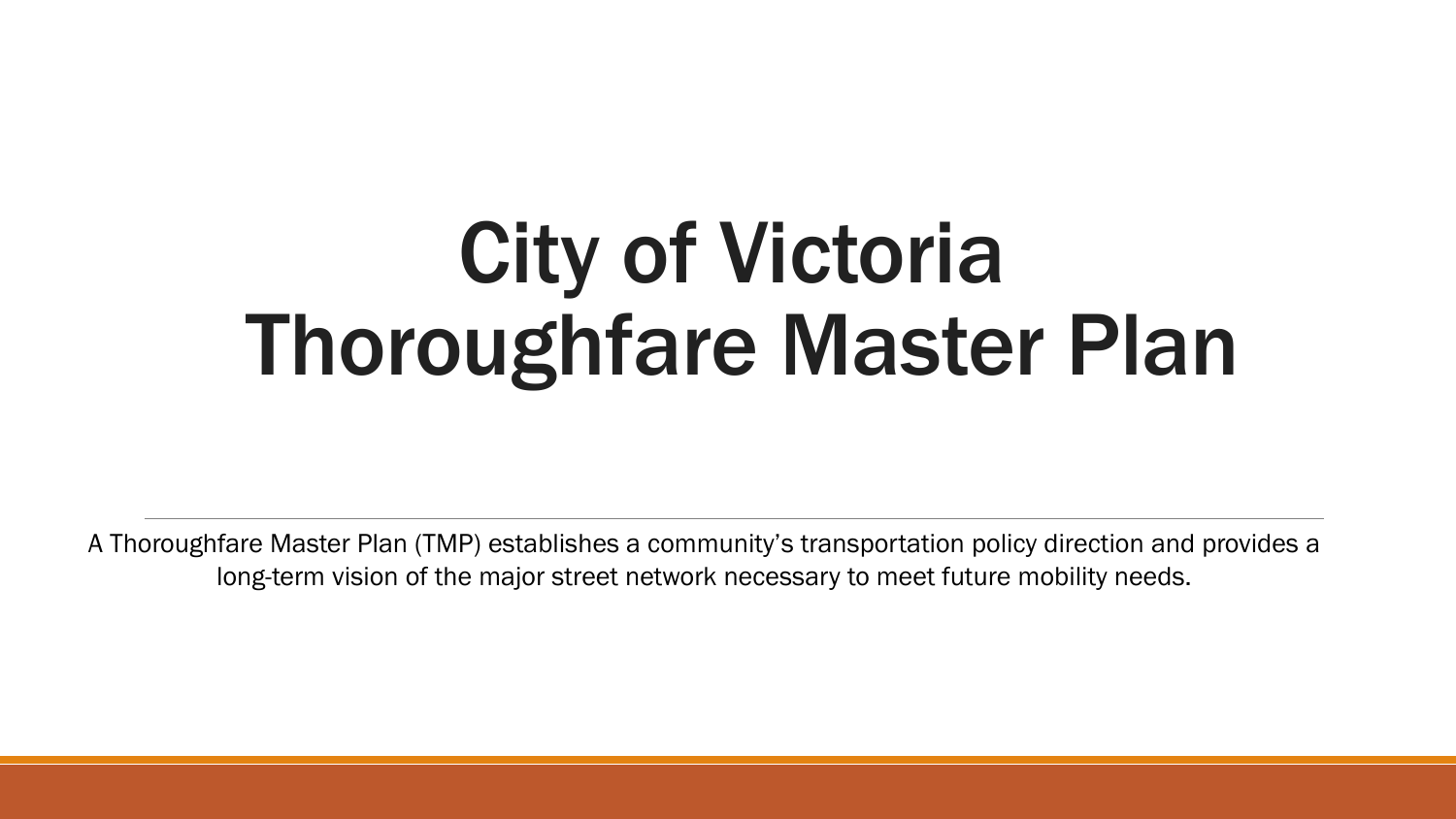### Thoroughfare Master Plan (TMP)



to help guide development and implementation of a balanced, multi-modal transportation infrastructure that can best serve the needs of the community going forward.

# Purpose

to accommodate the growth and development of the community by providing detailed assessments and recommendations of existing and future transportation plans, programs, policies, and infrastructure.

#### **Policy Thoroughfare Master Plan City of Victoria, Texas CALCULATION COMPANY**

final TMP document shall include recommended updates to subdivision regulations, standard design and specifications, and a final map.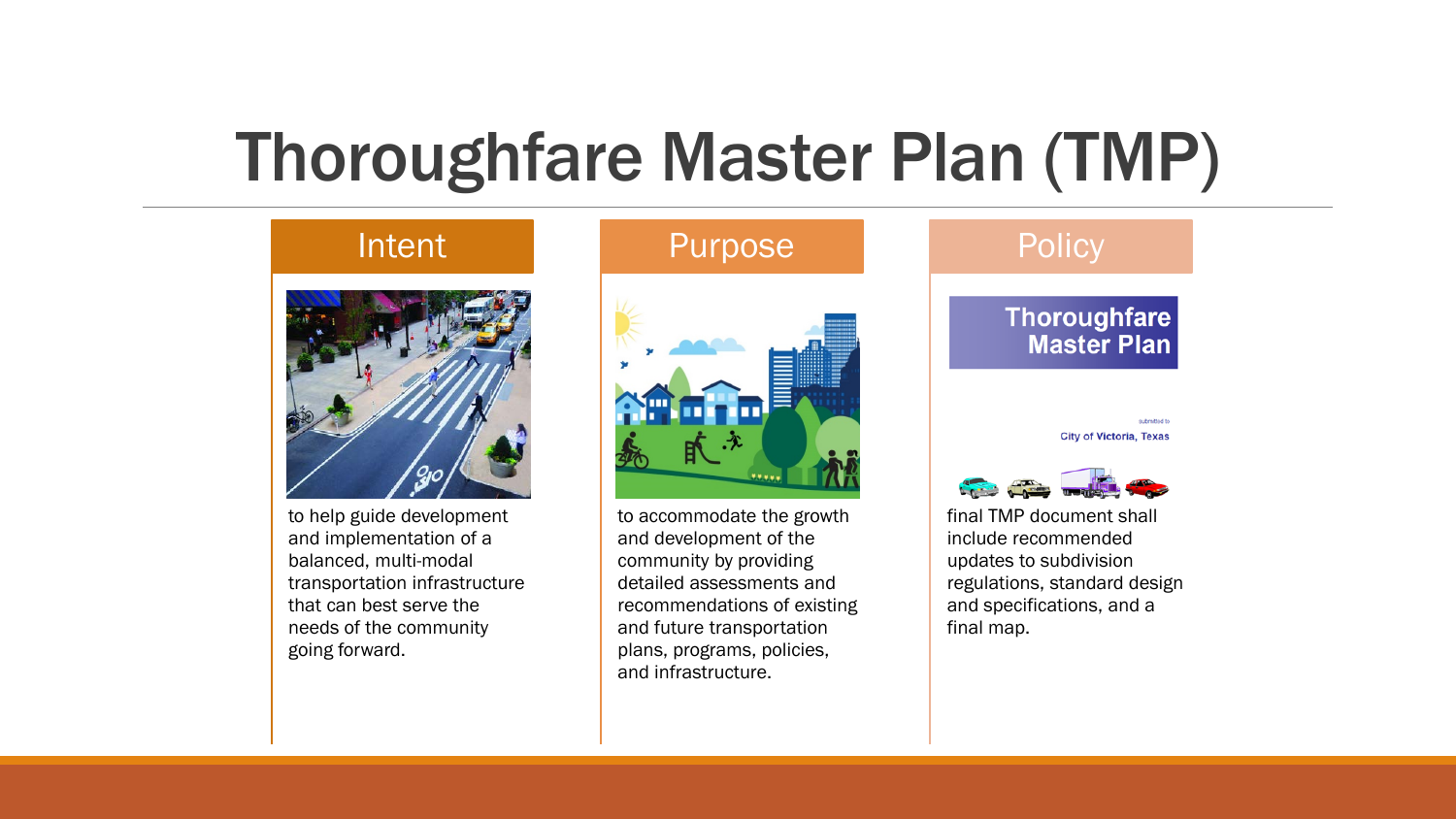## TMP Update:

- •TMP is jointly funded:
	- \$70,000 MPO
	- \$30,000 General Fund
- •TMP Timeline
	- Contract Award September 15, 2020
	- Project Kick-off October 1, 2020
	- Stakeholder Input/Public Participation Fall 2020
	- Public Hearings May 2021
	- Adoption June 2021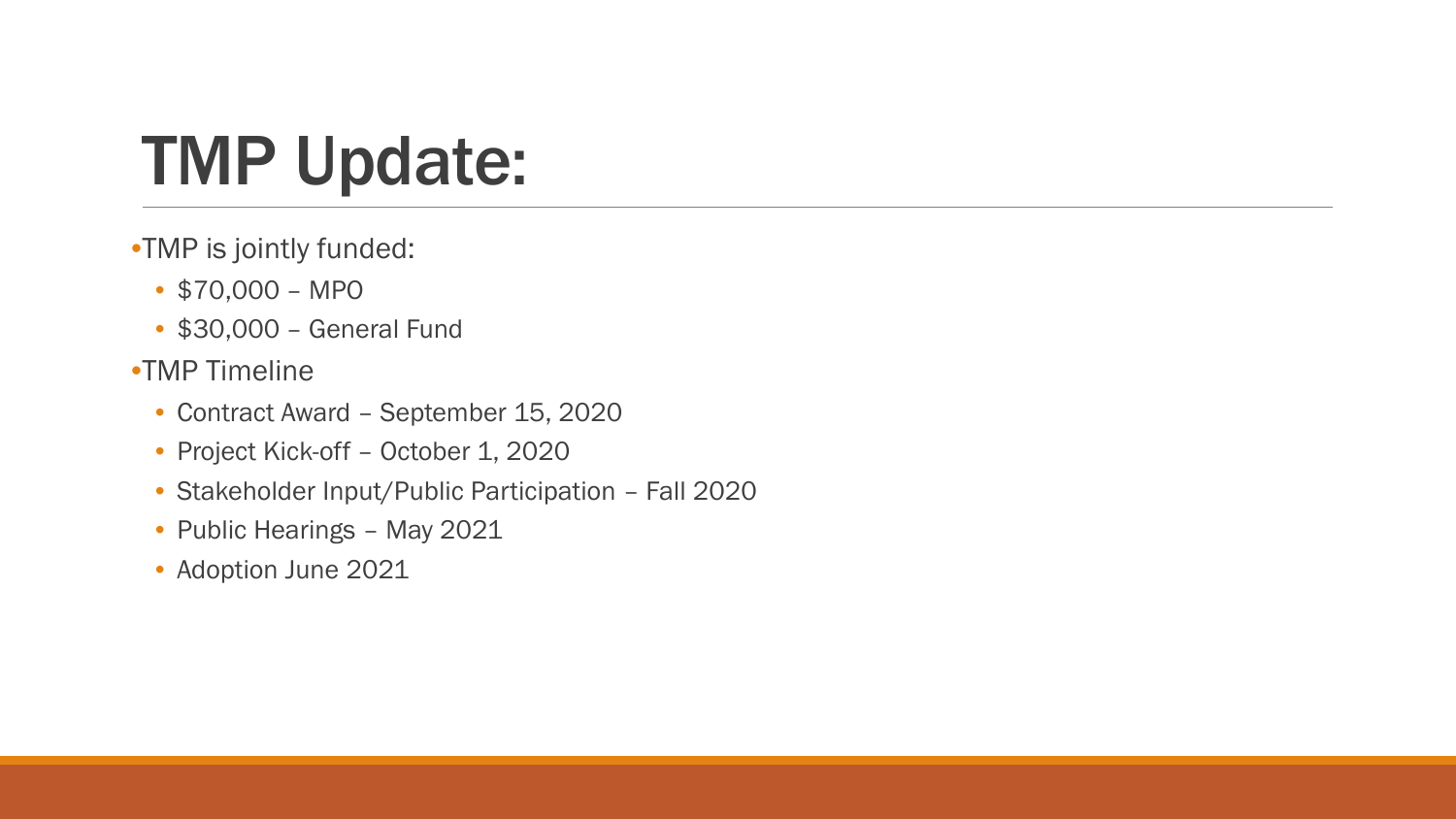## TMP Update:

- •TMP will be consistent with the Victoria 2045 MTP and other current transportation documents.
- •TMP will guide subdivision and development guidelines.
- •TMP will include Public Involvement in coordination with the City and MPO.
- •TMP will include recommendations for:
	- Transportation policies and codes,
		- Corridor preservation and access management
		- Functional classification of roadways (arterial, collector, and local streets)
		- Street cross-sections
	- Roadway network, and
	- Best practices and policies.
- •Final Deliverables:
	- •Plan
	- •Map